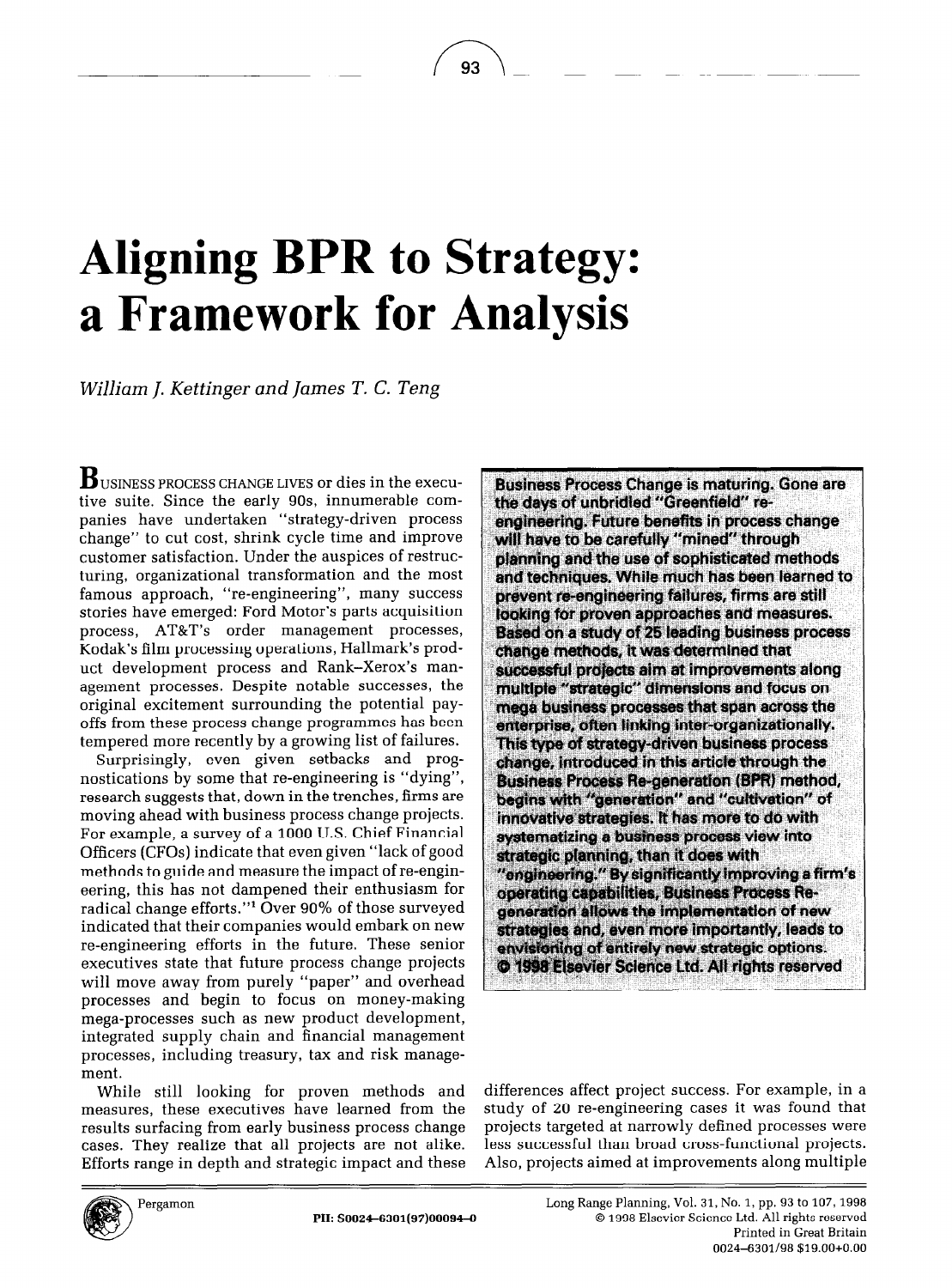"strategic" dimensions such as time, cost, quality, satisfaction and product innovation were perceived to have higher pay-offs than uni-dimensional projects focussing only on cost reduction.' Such research shows that differences in re-engineering definition and methodology play an important role in determining implementation success or failure.

As strategic planners around the world now recognize, most process change initiatives are driven by environmental competitive factors such as deregulation, globalization, technical obsolescence, demands for better customer service and past failures, rather than merely the desire for internal productivity gains. When a process view is restrained to only the boundaries of a traditional functional area and has the primary objective of cutting costs, re-engineering projects tend to merely simplify and automate narrowly defined internal processes to "make them more efficient." It is this perception of re-engineering, as being "narrowly focused" and "non-strategic," that has received the brunt of criticism equating it to little more than downsizing.<sup>3</sup> However, as determined by the authors in a study of re-engineering methods practiced by 25 leading BPR consultants (See Appendix A), the contemporary view of re-engineering holds that it involves a fundamental and strategic analysis of the firm. New projects focus on mega business processes that span across logically related functions (and organizations) to achieve broad, strategically defined outcome. This type of strategy driven business process change, introduced in this article as Business Process Re-generation (BPR), begins with "generation" and "cultivation" of innovative strategies-it has more to do with systematizing a business process view into strategic planning, than it does with "engineering." By significantly improving a firm's operating capabilities, Business Process Regeneration allows the implementation of new strategies and, even more importantly, leads to envisioning of entirely new strategic options.

For example, Progressive Corporation, the ninthlargest car insurance company in the U.S.A., has been successful using BPR to target the market of high-risk drivers. Studiously avoided by other insurers, these customers are (profitably) welcomed by Progressive. For years Progressive's secret was a re-generated underwriting process that was more detailed and precise than those of their competitors and that led to very precise pricing decisions. Eventually, Progressive's larger competitors began copying their underwriting process and invading their niche. Progressive's response was more BPR, this time of its claims process. By exploiting a technique called "immediate response," Progressive can now dispatch an adjuster to examine a claimant's car on the day of the accident-in many cases, going to the accident site itself. Having protected its competitive turf, Progressive then realized that its regenerated processes

allowed it to enter new markets (those of standard and low risk drivers). Progressive business strategy is now based on first-class business processes that provide high degrees of customer service. Progressive's has also re-generated its pricing process to provide more detailed customer informationincreasing satisfaction. BPR helped Progressive to poach on new territory, identifying unexploited strategic opportunities for unanticipated customer needs and types.

## The Business Process Re-generation Method

In response to senior managers' pleas for better methods and measures, the authors undertook a study to help derive a generic planning and implementation guide incorporating leading BPR practice. Based on a survey of BPR consultants, the proposed Business Process Re-generation Method incorporates those project activities and tasks that have been most successfully employed by many of the leading consulting houses in conducting business process change. In deriving and validating the Process Re-generation Approach (See Box 1) the authors undertook case and field research as outlined in Appendix A. In sum, the authors conducted a series of semi-structured interviews with BPR consultants and market research firms to gain a systematic understanding of BPR methodology. Interview notes were compiled to develop descriptions for each methodology's phases, activities and tasks.

Survey results indicate that the BPR consulting firms are evolving their methods to be more strategy driven with greater consideration of competitive factors in project planning. Reportedly, successful methods recognize resistance to change and attempt to minimize this through an assessment of cultural readiness and activities to establish project buy-in. Leading methodologies permit focus on mega business processes that span logically related functions and are often inter-organizational in scope. Where advantageous, surveyed methods attempt to leverage information technologies, (IT) capabilities for co-ordinating cross-functional activities, but unlike earlier re-engineering efforts, the methods surveyed are becoming less IT driven. As opposed to being cost or efficiency focused, the study indicates that methods accommodate measurement of performance gains that are more broadly and strategically defined.

Based on descriptions and analysis of 25 BPR methodologies surveyed, a composite Process Regeneration Method Framework was derived using an inductive process of pattern identification, incorporating those common activities and tasks reported important towards BPR project success (See Step 5 of Appendix A for more detail). A further validation